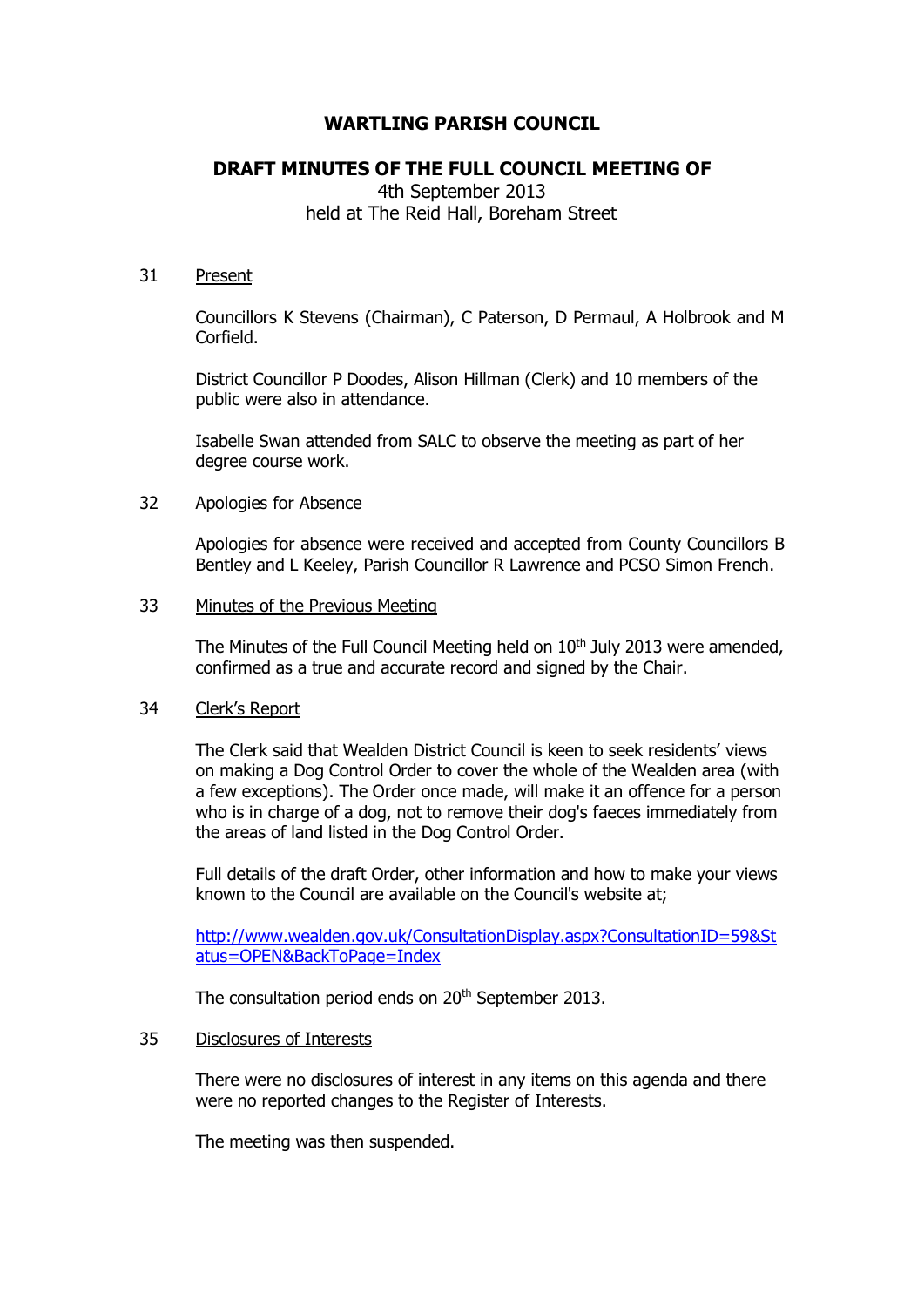### 36 Report from PCSO

The Chairman explained that the PCSO has been called away on operational duties and that PCSO's now have an objective to attend at least four Parish Council meetings a year. PCSO Simon French sent a report in which he reported that;

- a ride on mower has been stolen in Boreham Street.
- Operation Crackdown has been revamped and the website has been updated. Reported incidents can now be tracked.

A new, more cost effective, property marking scheme has been introduced. Property marking is recommended to make it easier for the Police to reunite owners of stolen property with their property.

37 Reports from District and County Councillors.

County Councillor Bentley sent a written report, which was read out by Councillor Holbrook. In answers to questions raised at the July Meeting, he said;

- the anti-skid section of road outside PGL will be resurfaced and the road closed whilst the work is carried out.
- concealed entrance signs at the roadside are not legal. They can be sited on private land and permission from ESCC will be needed. Mirrors cause glare and permission will probably not be given for them.

District Councillor Doodes reported;

- a sign blocks drivers' vision at Tilley Lane. The sign has since been moved.
- some residents have experienced problems with the new recycling collection. Any residents still experiencing problems are asked to let her know. District Councillor Doodes reminded residents that Wealden do not charge to collect garden waste unlike some other Councils. The Wealden website and help desk are also reported to be very useful.

### 38 Questions from Members of the Public

Residents asked;

- for the temporary stables in Jenner's Lane to be moved.
- for the straw and black sacks dumped there to be moved too.

The meeting was then re-opened.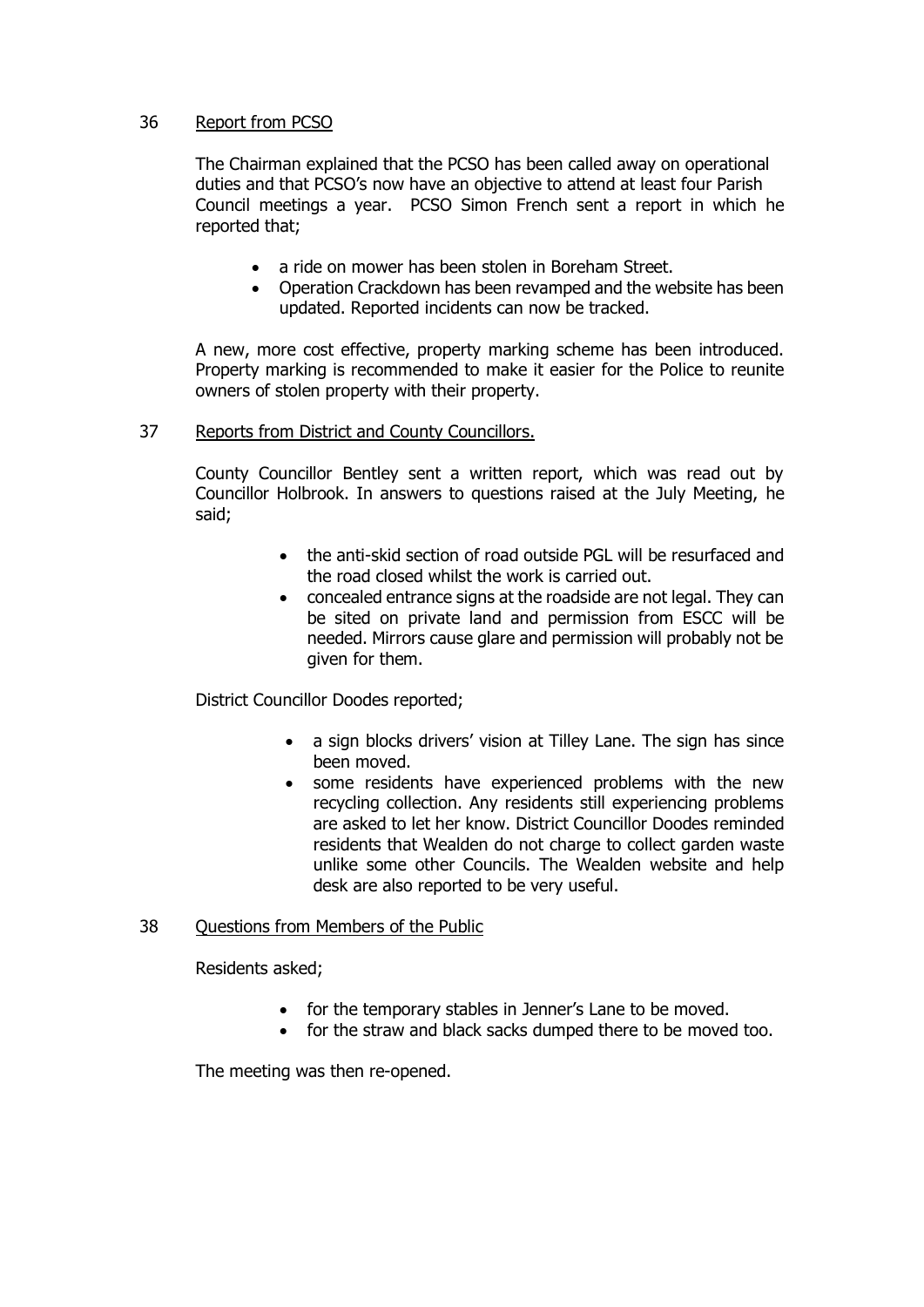#### 39 Reports

#### a) Planning

Councillor Stevens said that Natural England is believed to be applying for a Restoration Order for the Marshland on September 23rd.

There has been two planning applications for the same property, namely;

WD2013/1781F and WD2013/1782LB – Camelot, Boreham Hill, Boreham Street – proposed installation of air source heat pump – Wartling Parish Council has no objections to this application on any planning grounds.

b) Environment South/Reid Hall

The caravan abandoned recently in the parish has now been removed.

c) Footpaths and Environment North

There was nothing new to report on this occasion.

d) Communications/Speedwatch

Speedwatch continues, further sessions are to be arranged later this month.

### e) Highways/Police

Councillor Holbrook reported that;

- the new PC for Wartling is Justin Dighton, Simon French remains our PCSO. Contact details will appear on the Parish Council website in due course.
- Katy Bourne, Police and Crime Commissioner, held an open meeting in Ninfield recently. Mrs Bourne listened to residents' problems, including some residents from Wartling, and offered to return to the area in two years time and update everyone on the progress she has made. She also offered to attend Village Meetings.
- Wealden carried out a Police Survey in July, the results of which are pending.
- the speed limit from Windmill Hill to Boreham Street has now been reduced to 40mph.
- he is still working to get the speed limit reduced in Boreham Lane, the 30mph signs moved and the Wartling Road petition on line.
- The kerbstones on the Wartling Road from Pevensey to Batshill House are to be removed.